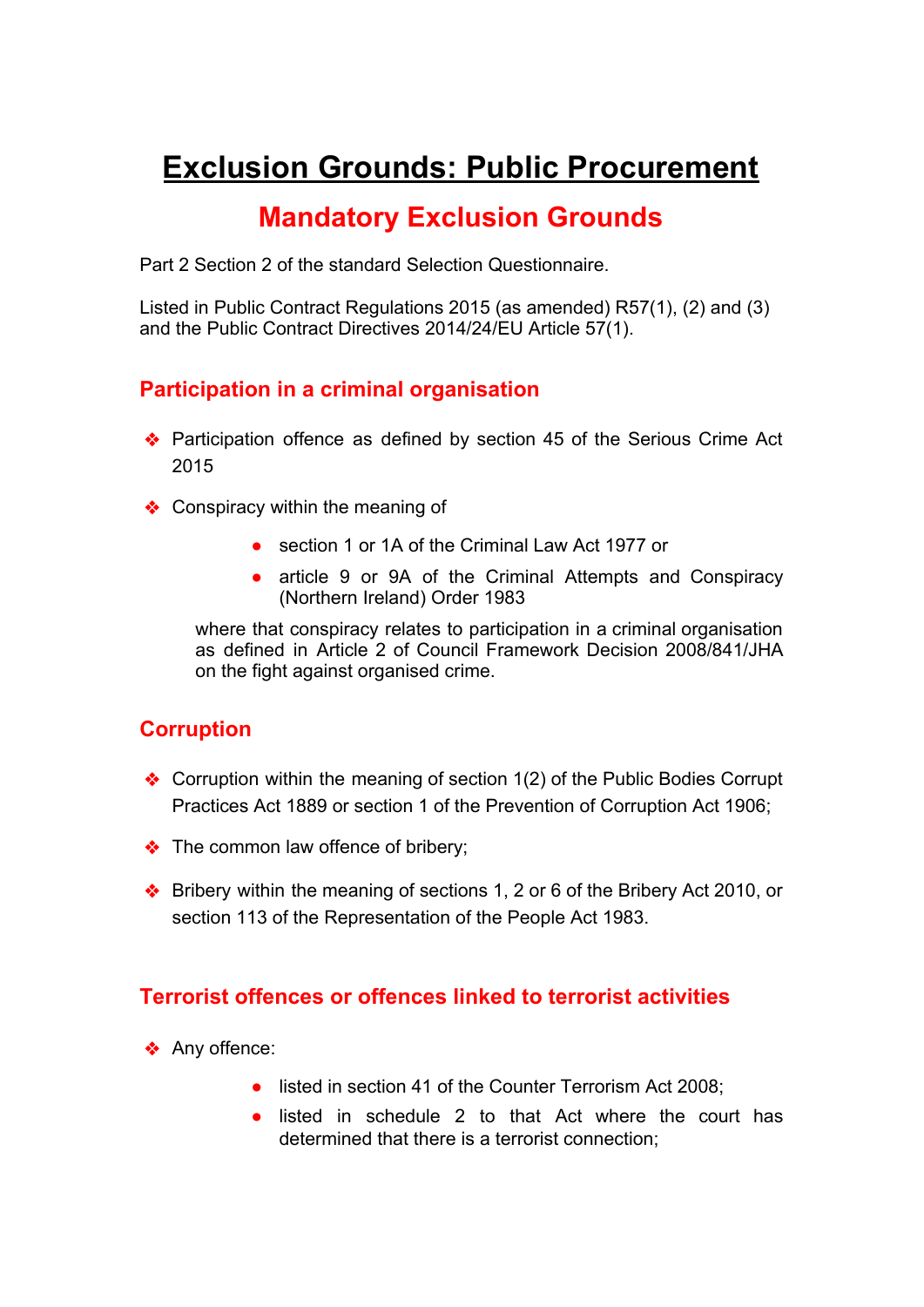● under sections 44 to 46 of the Serious Crime Act 2007 which relates to an offence covered by the previous two points.

# **Money laundering or terrorist financing**

- ❖ Money laundering within the meaning of sections 340(11) and 415 of the Proceeds of Crime Act 2002
- ❖ An offence in connection with the proceeds of criminal conduct within the meaning of section 93A, 93B or 93C of the Criminal Justice Act 1988 or article 45, 46 or 47 of the Proceeds of Crime (Northern Ireland) Order 1996.

# **Child labour and other forms of trafficking human beings**

- ❖ An offence under section 4 of the Asylum and Immigration (Treatment of Claimants etc.) Act 2004;
- ❖ An offence under section 59A of the Sexual Offences Act 2003
- ❖ An offence under section 71 of the Coroners and Justice Act 2009;
- ❖ An offence in connection with the proceeds of drug trafficking within the meaning of section 49, 50 or 51 of the Drug Trafficking Act 1994
- ❖ An offence under section 2 or section 4 of the Modern Slavery Act 2015.

# **Non-payment of tax and social security contributions**

- ❖ Breach of obligations relating to the payment of taxes or social security contributions that has been established by a judicial or administrative decision.
- ❖ Where any tax returns submitted on or after 1 October 2012 have been found to be incorrect as a result of:
	- HMRC successfully challenging the potential supplier under the General Anti – Abuse Rule (GAAR) or the "Halifax" abuse principle; or
	- a tax authority in a jurisdiction in which the potential supplier is established successfully challenging it under any tax rules or legislation that have an effect equivalent or similar to the GAAR or "Halifax" abuse principle;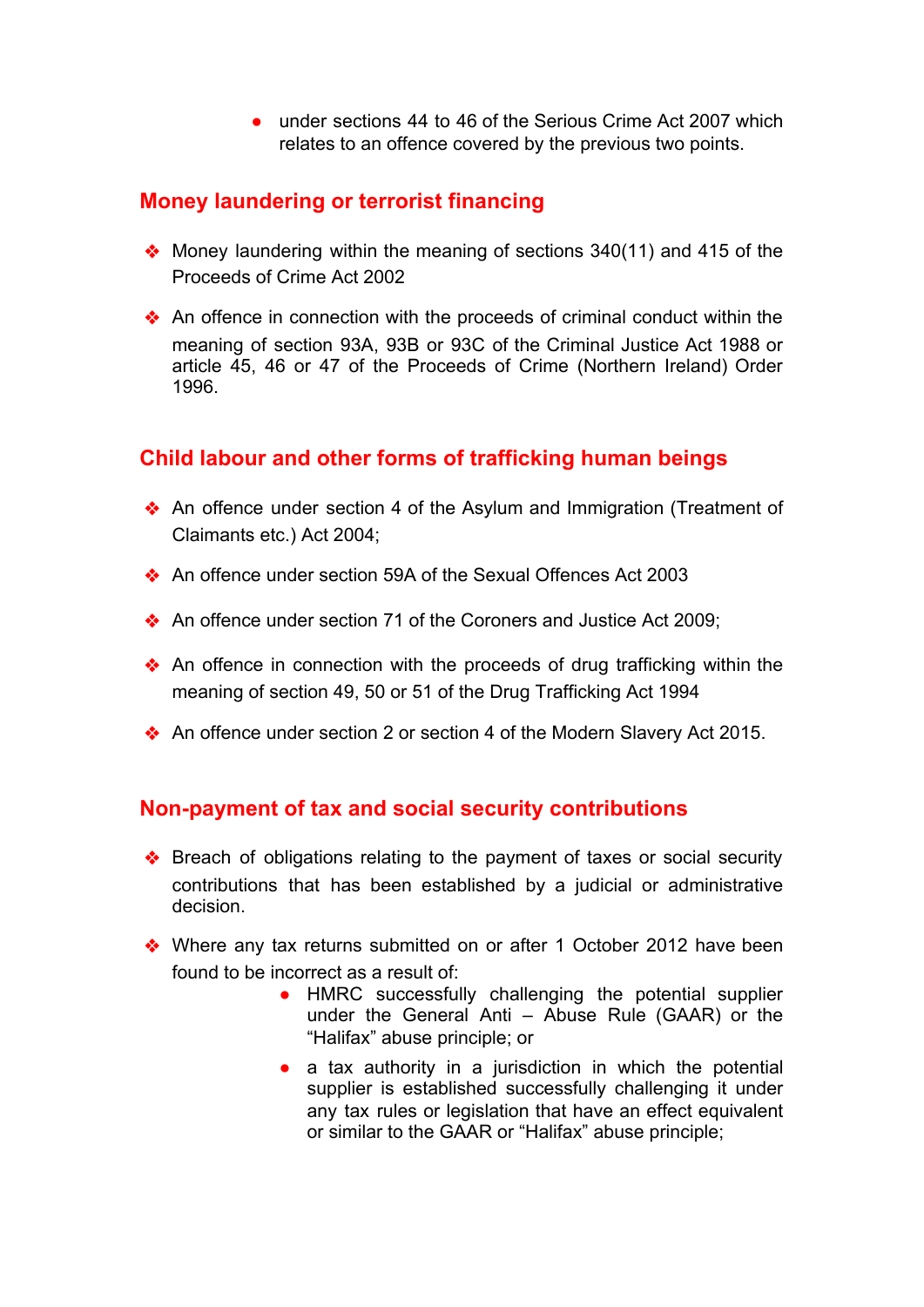• a failure to notify, or failure of an avoidance scheme which the supplier is or was involved in, under the Disclosure of Tax Avoidance Scheme rules (DOTAS) or any equivalent or similar regime in a jurisdiction in which the supplier is established.

### **Other offences**

- $\triangle$  Any other offence within the meaning of Article 57(1) of the Directive as defined by the law of any jurisdiction outside England, Wales and Northern Ireland.
- ❖ Any other offence within the meaning of Article 57(1) of the Directive created after 26<sup>th</sup> February 2015 in England, Wales or Northern Ireland.

# **In addition for procurements commenced and not finalised before 11pm 31st December 2020**

### **Fraud**

- ❖ Any of the following offences, where the offence relates to fraud affecting the European Communities' financial interests as defined by Article 1 of the convention on the protection of the financial interests of the European Communities:
	- the common law offence of cheating the Revenue;
	- the common law offence of conspiracy to defraud;
	- fraud or theft within the meaning of the Theft Act 1968, the Theft Act (Northern Ireland) 1969, the Theft Act 1978 or the Theft (Northern Ireland) Order 1978;
	- fraudulent trading within the meaning of section 458 of the Companies Act 1985, article 451 of the Companies (Northern Ireland) Order 1986 or section 993 of the Companies Act 2006;
	- fraudulent evasion within the meaning of section 170 of the Customs and Excise Management Act 1979 or section 72 of the Value Added Tax Act 1994;
	- an offence in connection with taxation in the European Union within the meaning of section 71 of the Criminal Justice Act 1993;
	- destroying, defacing or concealing of documents or procuring the execution of a valuable security within the meaning of section 20 of the Theft Act 1968 or section 19 of the Theft Act (Northern Ireland) 1969;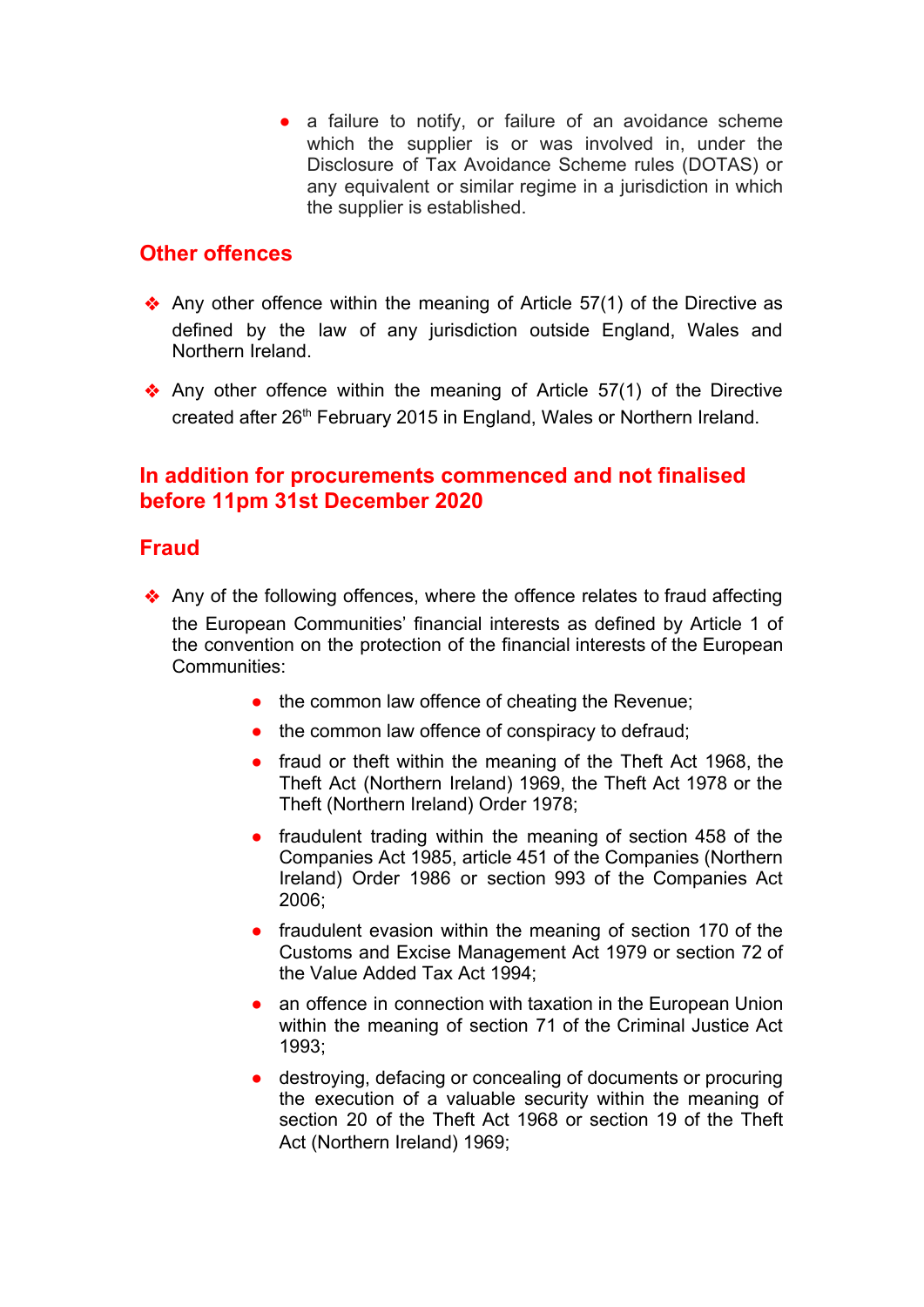- fraud within the meaning of section 2, 3 or 4 of the Fraud Act 2006;
- the possession of articles for use in frauds within the meaning of section 6 of the Fraud Act 2006, or the making, adapting, supplying or offering to supply articles for use in frauds within the meaning of section 7 of that Act.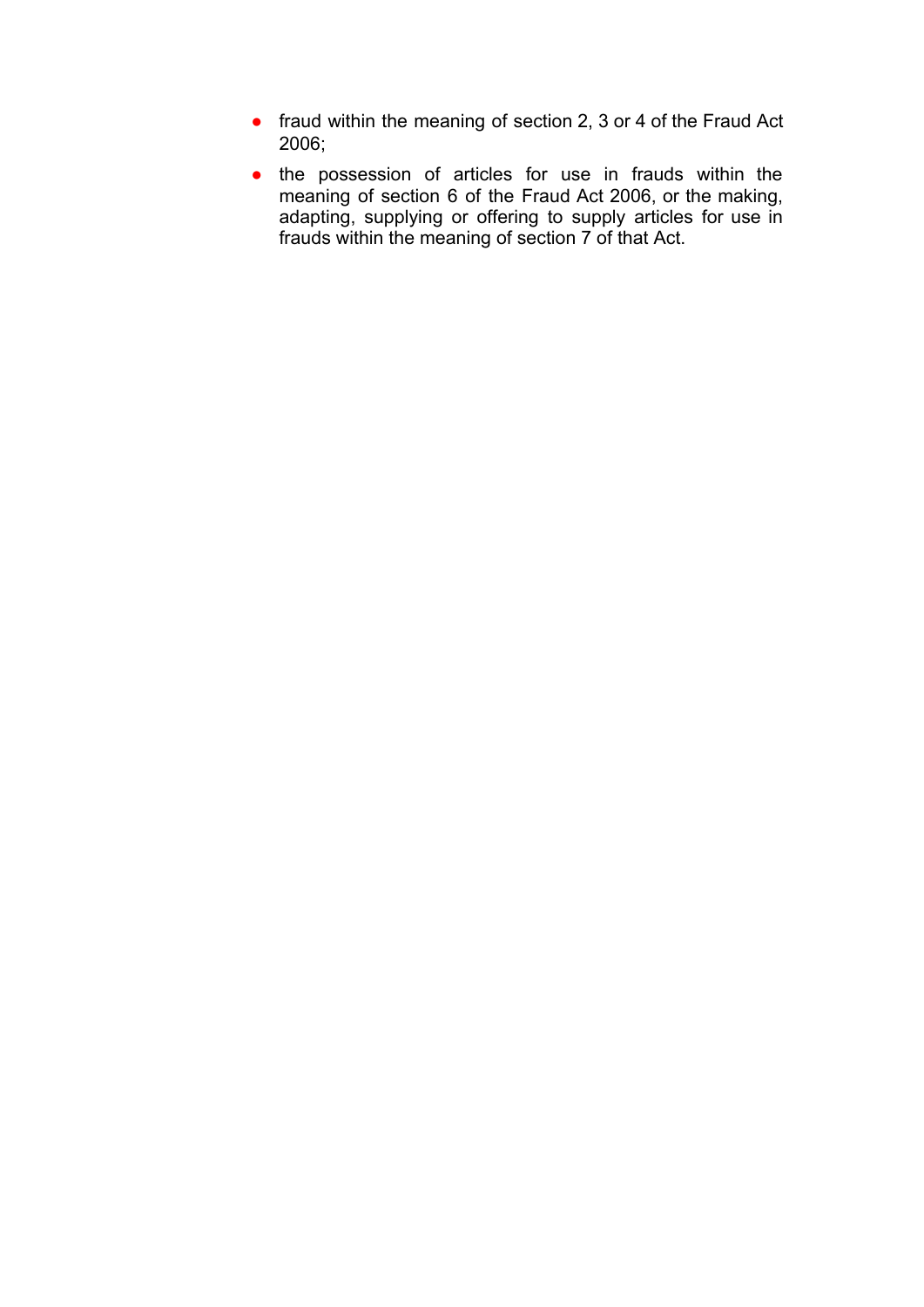# **Discretionary exclusions**

Part 2 Section 3 of the standard Selection Questionnaire.

Listed in Public Contract Regulations 2015 (as amended) R57(8) and the Public Contract Directives 2014/24/EU Article 57(4).

#### **Obligations in the field of environment, social and labour law.**

- $\Box$  Where an organisation has violated applicable obligations in the fields of environmental, social and labour law established by EU law, national law, collective agreements or by the international environmental, social and labour law provisions listed in Annex X to the Directive (see copy below) as amended from time to time; including, but not limited to, the following:-
	- In the last 3 years, where the organisation or any of its Directors or Executive Officers has been in receipt of enforcement/remedial orders in relation to the Health and Safety Executive (or equivalent body).
	- In the last three years, where the organisation has had a complaint upheld following an investigation by the Equality and Human Rights Commission or its predecessors (or a comparable body in any jurisdiction other than the UK), on grounds of alleged unlawful discrimination.
	- In the last three years where the organisation has been convicted of a breach of the Health and Safety legislation.
	- In the last three years, where any finding of unlawful discrimination has been made against the organisation by an Employment Tribunal, an Employment Appeal Tribunal or any other court (or incomparable proceedings in any jurisdiction other than the UK).
	- Where the organisation has been in breach of section 15 of the Immigration, Asylum, and Nationality Act 2006;
	- Where the organisation has a conviction under section 21 of the Immigration, Asylum, and Nationality Act 2006;
	- Where the organisation has been in breach of the National Minimum Wage Act 1998.

#### **Bankruptcy, insolvency**

 $\Box$  Bankrupt or is the subject of insolvency or winding-up proceedings, where the organisation's assets are being administered by a liquidator or by the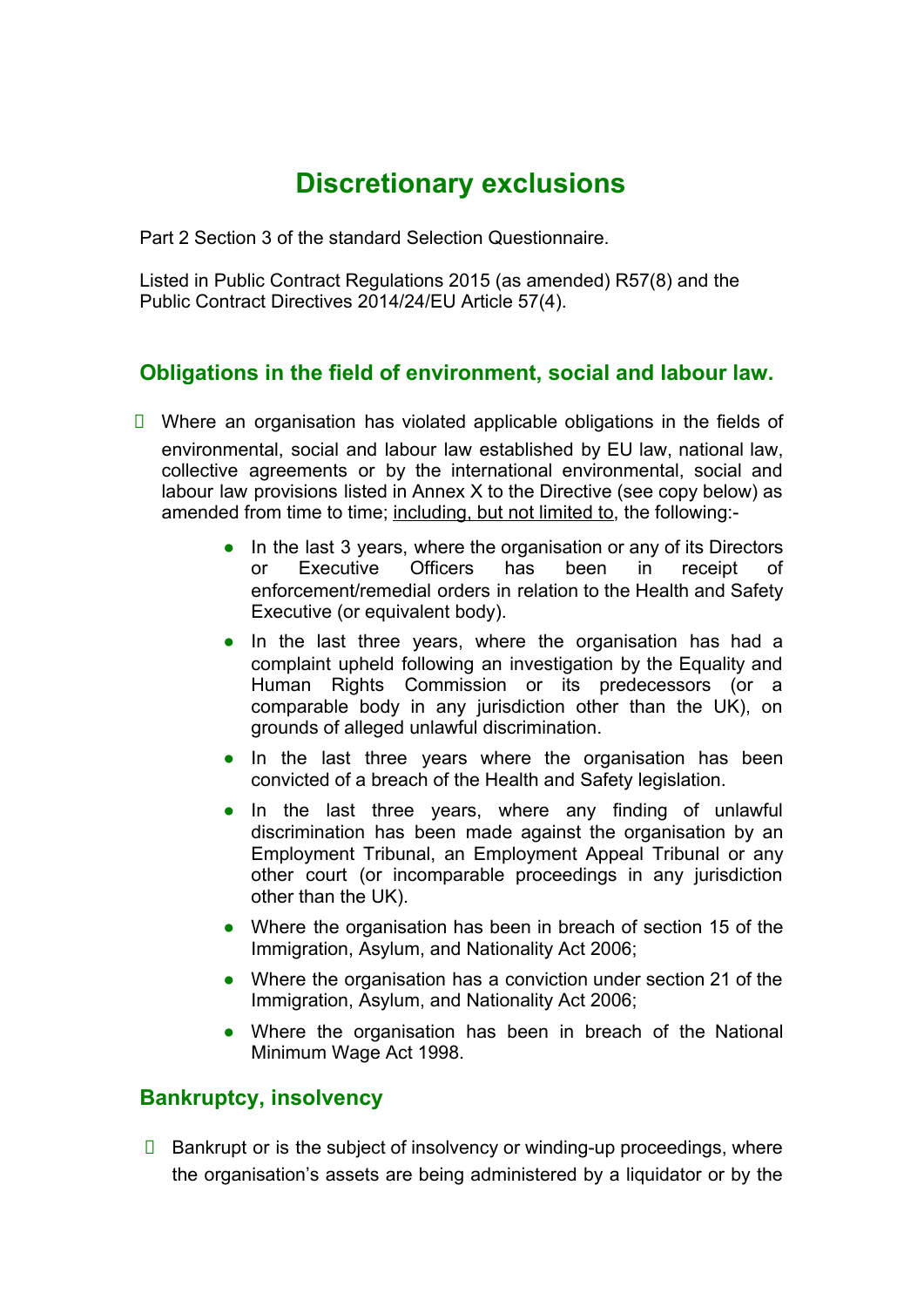court, where it is in an arrangement with creditors, where its business activities are suspended or it is in any analogous situation arising from a similar procedure under the laws and regulations of any State.

#### **Grave professional misconduct**

 $\Box$  Guilty of grave professional misconduct

#### **Distortion of competition**

**Entered into agreements with other economic operators aimed at** distorting competition.

#### **Conflict of interest**

 $\Box$  Aware of any conflict of interest within the meaning of regulation 24 due to the participation in the procurement procedure

#### **Been involved in the preparation of the procurement procedure.**

**■** Advised the contracting authority or contracting entity or otherwise been involved in the preparation of the procurement procedure.

#### **Prior performance issues**

 $\Box$  Shown significant or persistent deficiencies in the performance of a substantive requirement under a prior public contract, a prior contract with a contracting entity, or a prior concession contract, which led to early termination of that prior contract, damages or other comparable sanctions.

#### **Misrepresentation and undue influence**

 $\Box$  The organisation has influenced the decision-making process of the contracting authority to obtain confidential information that may confer upon the organisation undue advantages in the procurement procedure, or to negligently provided misleading information that may have a material influence on decisions concerning exclusion, selection or award.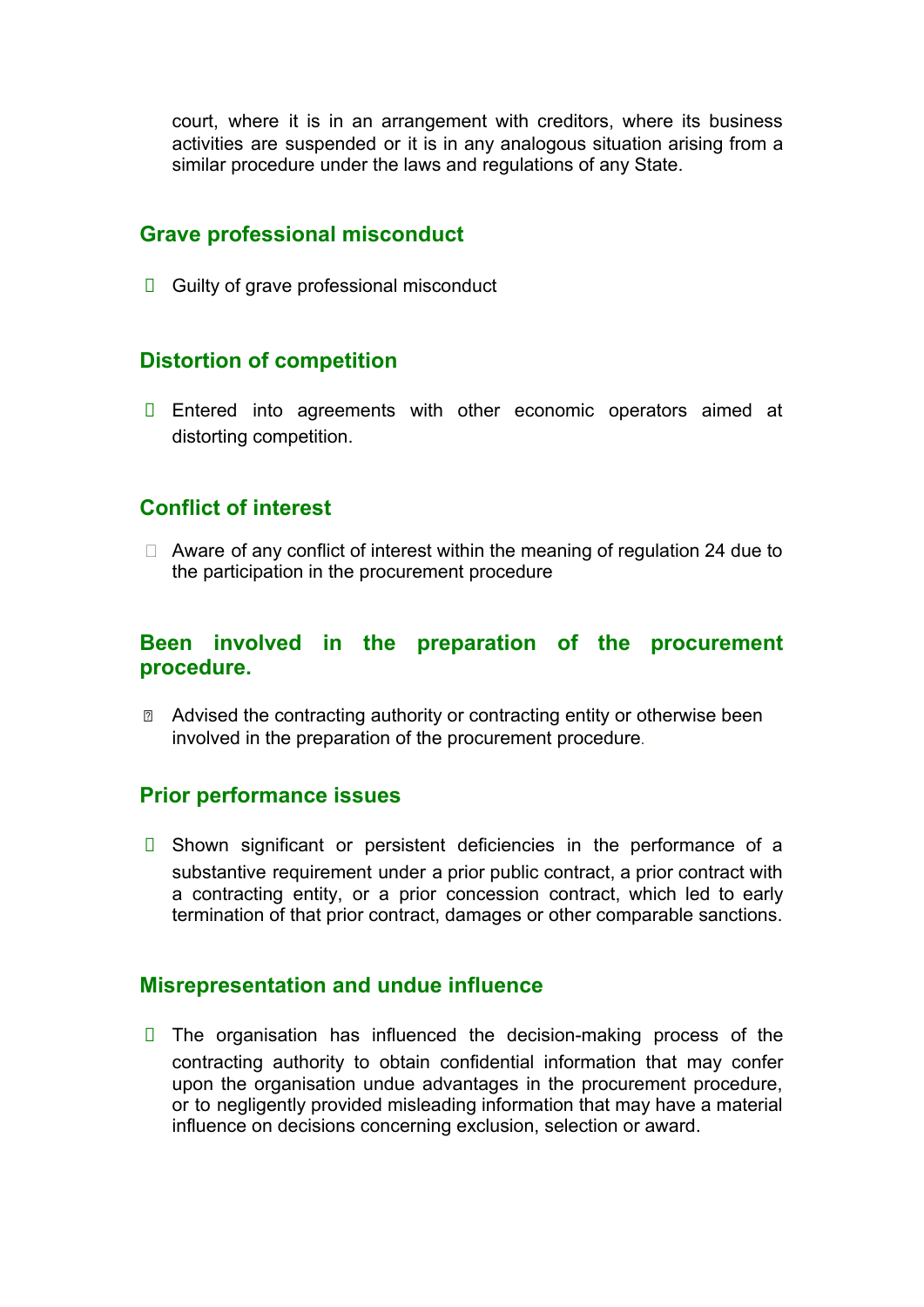#### **Breach of obligations relating to the payment of taxes or social security contributions.**

 $\Box$  The contracting authority reserves the right to use its discretion to exclude a potential supplier where it can demonstrate by any appropriate means that the potential supplier is in breach of its obligations relating to the non-payment of taxes or social security contributions.

# **Additional grounds**

ANNEX X Extract from Public Procurement Directive 2014/24/EU

LIST OF INTERNATIONAL SOCIAL AND ENVIRONMENTAL CONVENTIONS REFERRED TO IN ARTICLE 18(2) —

- ILO Convention 87 on Freedom of Association and the Protection of the Right to Organise;
- ILO Convention 98 on the Right to Organise and Collective Bargaining;
- ILO Convention 29 on Forced Labour;
- ILO Convention 105 on the Abolition of Forced Labour;
- ILO Convention 138 on Minimum Age;
- ILO Convention 111 on Discrimination (Employment and Occupation);
- ILO Convention 100 on Equal Remuneration;
- ILO Convention 182 on Worst Forms of Child Labour;
- Vienna Convention for the protection of the Ozone Layer and its Montreal Protocol on substances that deplete the Ozone Layer;
- Basel Convention on the Control of Transboundary Movements of Hazardous Wastes and their Disposal (Basel Convention);
- Stockholm Convention on Persistent Organic Pollutants (Stockholm POPs Convention)
- Convention on the Prior Informed Consent Procedure for Certain Hazardous Chemicals and Pesticides in International Trade (UNEP/FAO) (The PIC Convention) Rotterdam, 10 September 1998, and its 3 regional Protocols.

# **Consequences of misrepresentation**

A serious misrepresentation which induces a contracting authority to enter into a contract may have the following consequences for the signatory that made the misrepresentation:-